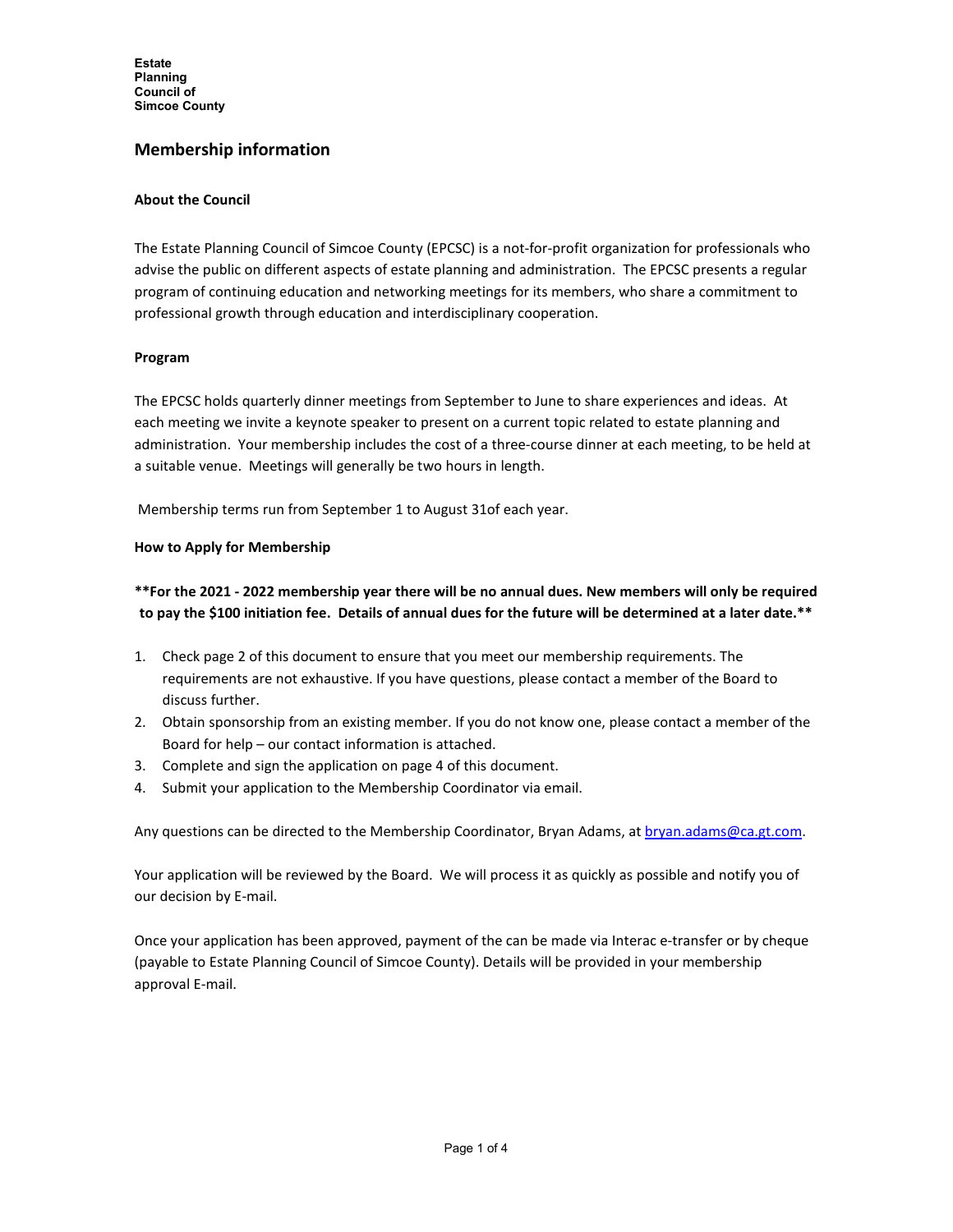# **Membership Eligibility**

- 1. Live or work in Simcoe County
- 2. Have 5 years or more of professional experience relevant to estate planning and administration
- 3. Supply an E-mail address that we can use to communicate with you on an ongoing basis
- 4. Meet one of the following sets of category-specific requirements:

| Category                             | <b>Member</b> in<br>Good                | <b>Designation</b>      | <b>Other Requirements</b>                                                                                                                                                        |
|--------------------------------------|-----------------------------------------|-------------------------|----------------------------------------------------------------------------------------------------------------------------------------------------------------------------------|
|                                      | <b>Standing of</b>                      |                         |                                                                                                                                                                                  |
| Accountant                           | <b>CPA Ontario</b>                      | CPA (CA, CGA or<br>CMA) |                                                                                                                                                                                  |
| <b>Financial Advisor</b>             | <b>Advocis or CIFPs</b><br>or IAFP      | CFP or RFP or CFA       |                                                                                                                                                                                  |
| <b>Gift Planner</b>                  | <b>CAGP</b>                             |                         | A full time employee of a registered<br>Canadian charity who is actively engaged<br>in gift planning.                                                                            |
| <b>Insurance Advisor</b>             | Advocis and CLU<br>Institute            | <b>CLU</b>              |                                                                                                                                                                                  |
| Lawyer                               | Law Society of<br><b>Upper Canada</b>   | LL.B. or J.D.           | Member in good standing where a<br>significant portion of his or her practice is<br>estate planning, estate administration or<br>estate litigation.                              |
| <b>Funeral Home</b><br>Owner/Manager | The Board of<br><b>Funeral Services</b> |                         |                                                                                                                                                                                  |
| <b>Trust Professional</b>            |                                         |                         | A full time employee practicing estate<br>planning and/or estate administration<br>with a trust company, chartered bank or<br>credit union registered in Canada or<br>Ontario.   |
| Designated Other                     |                                         |                         | Specific qualifications, knowledge or<br>experience which the Board considers<br>will contribute towards the advancement<br>and development of the objectives of the<br>Council. |
| <b>Elder Care</b>                    |                                         |                         | A full time employee/employer working<br>within health care service. May have<br>RECP or other appropriate designation                                                           |

Ultimate discretion as to whether an applicant is admitted to membership rests with the Board of Directors, which will endeavour to keep an appropriate professional balance and may require limiting membership in each membership category. Membership will be limited to 2 members of any one company, firm or association. Once admitted, regular members will be expected to attend at least two meetings a year.

Please note all members will be required to provide proof of membership in good standing with their governing professional body or a police record check in lieu thereof.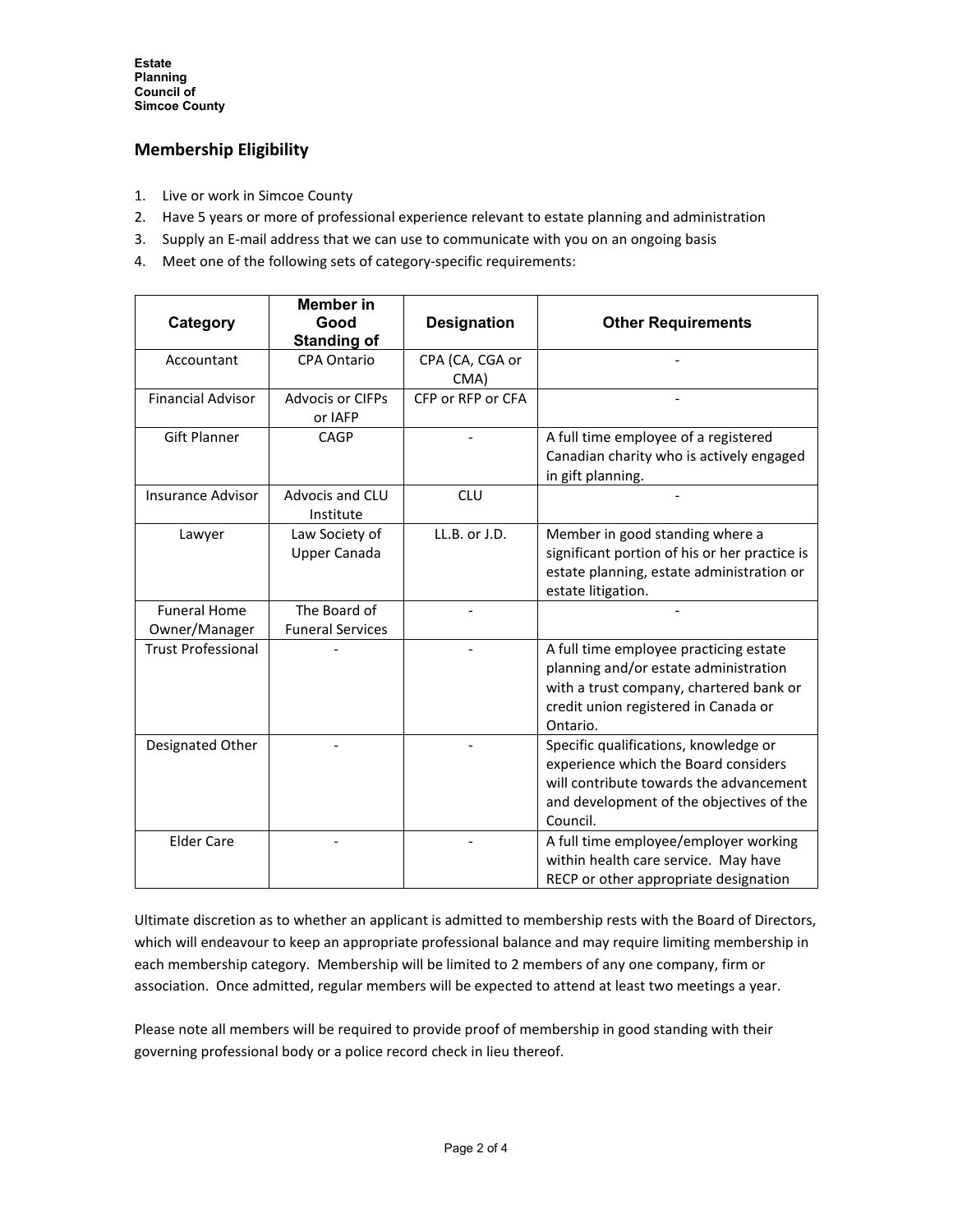# **2021 - 2022 Board Members**

| Janice Mumberson<br>Associate Lawyer - Barriston Law                                                      | 705 792 6910<br>(T)<br>jmumberson@barristonlaw.com   |  |
|-----------------------------------------------------------------------------------------------------------|------------------------------------------------------|--|
| Jackie Ramler, MBA, CFP®, RIA, CIM®, FCSI™, FMA<br>Executive Wealth Advisors - Raymond James <sup>®</sup> | 705 721 5919<br>(T)<br>jackie.ramler@raymondjames.ca |  |
| David L. Bumstead, CFP, CLU, CH.F.C., RHU, TEP<br>Abex Private Wealth Management Inc                      | 705 733 5392<br>(T)<br>David.Bumstead@pwmgroup.ca    |  |
| Geoff Cook, CFP®, CHAIP<br>Wealth Builder - Infinite Financial                                            | (T) 705 797 4941<br>geoffcook@infinitefinancial.ca   |  |
| Bryan Adams, CPA, CA<br>Senior Manager, Tax - Grant Thornton LLP                                          | 705 797 3001<br>(T)<br>bryan.adams@ca.gt.com         |  |
| Eric Dean<br>Principal - Heronic Coach and Counsel                                                        | 249-288-6232<br>(T)<br>edean@rogers.com              |  |
| Samantha Hill<br>Trust Officer - TD Wealth Private Trust                                                  | 705-491-2880<br>(T)<br>samantha.hill@td.com          |  |